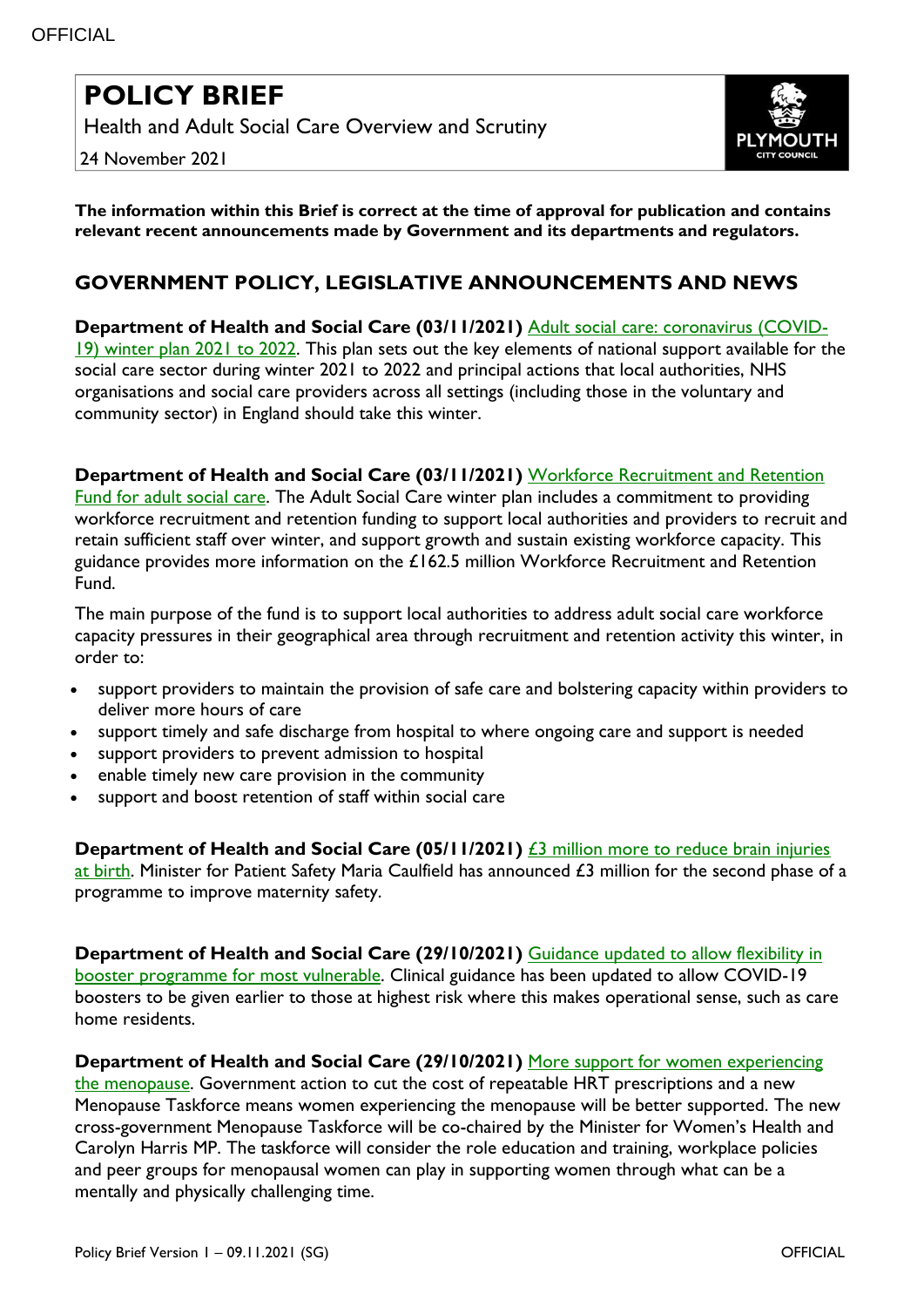**Care Quality Commission (22/10/2021)** [Annual assessment of health care and social care in](https://www.cqc.org.uk/publications/major-report/state-care)  [England.](https://www.cqc.org.uk/publications/major-report/state-care) The Care Quality Commission (CQC), an independent regulator of health and social care in England, has published their annual assessment of health care and social care in England. The State of Care report looks at trends, shares examples of good and outstanding care, and highlights where care needs to improve.

#### **Department of Health and Social Care (14/10/2021)** [Plan set out to improve access for NHS](https://www.gov.uk/government/news/plan-set-out-to-improve-access-for-nhs-patients-and-support-gps)

[patients and support GPs.](https://www.gov.uk/government/news/plan-set-out-to-improve-access-for-nhs-patients-and-support-gps) The NHS, working closely with the Department of Health and Social Care, has published [a blueprint for improving access to GP appointments for patients](https://www.england.nhs.uk/coronavirus/publication/our-plan-for-improving-access-for-patients-and-supporting-general-practice/) alongside supporting GPs and their teams. The NHS, working closely with the Department of Health and Social Care, has today published a blueprint for improving access to GP appointments for patients alongside supporting GPs and their teams. The measures include a £250 million winter access fund from NHS England to help patients with urgent care needs to get seen when they need to, often on the same day if needed.

#### **Department of Health and Social Care (05/10/2021)** [New Every Mind Matters campaign to](https://www.gov.uk/government/news/new-every-mind-matters-campaign-to-improve-peoples-mental-health?utm_medium=email&utm_campaign=govuk-notifications&utm_source=4961bb64-31f7-478f-be5b-66027ce63795&utm_content=immediately)

[improve people's mental health.](https://www.gov.uk/government/news/new-every-mind-matters-campaign-to-improve-peoples-mental-health?utm_medium=email&utm_campaign=govuk-notifications&utm_source=4961bb64-31f7-478f-be5b-66027ce63795&utm_content=immediately) A new campaign has been launched to help people with their mental wellbeing. This is the first campaign delivered by the new Office for Health Improvements and Disparities which was launched on 1 October with the aim of tackling health inequalities across the country.

#### **2021 Spending Review Headline announcements – 27 October 2021 Health and Adult Social Care**

As already announced, Government plans to spend over £8 billion over the Spending Review (SR) period for a major catch up programme to help the NHS provide elective care that was delayed by the pandemic.

In September the government confirmed  $£5.4$  billion for adult social care over the next three years through the Health and Social Care Levy. The new Health and Social Care Levy, along with an increase to the rates of dividend tax, will raise around £13 billion per year for spending on health and social care across the UK. This enables significant further funding for the NHS, for the government's reforms to social care, public health and prevention programmes, and investment in training the workforce of the future.

SR21 confirms:

- £3.6 billion will go directly to local government over the SR21 period to implement the cap on personal care costs and changes to the means test. This funding will also help local authorities better sustain their local care markets by moving towards a fairer cost of care. Further details will be set out in due course.
- $\bullet$   $\angle$  £1.7 billion over three years to improve the wider social care system, including the quality and integration of care. At least £500 million of this will be allocated to improve qualifications, skills and wellbeing across the adult social care workforce.
- Additional funding through the local government settlement to ensure all local authorities can meet core pressures in adult social care.
- Government will maintain the Public Health Grant in real terms over the SR21 period, enabling local authorities to invest in prevention and frontline services like child health visits.
- $\bullet$   $\angle$  £1.5 billion over the next three years for new surgical hubs, increased bed capacity and equipment to help elective services recover, including surgeries and other medical procedures.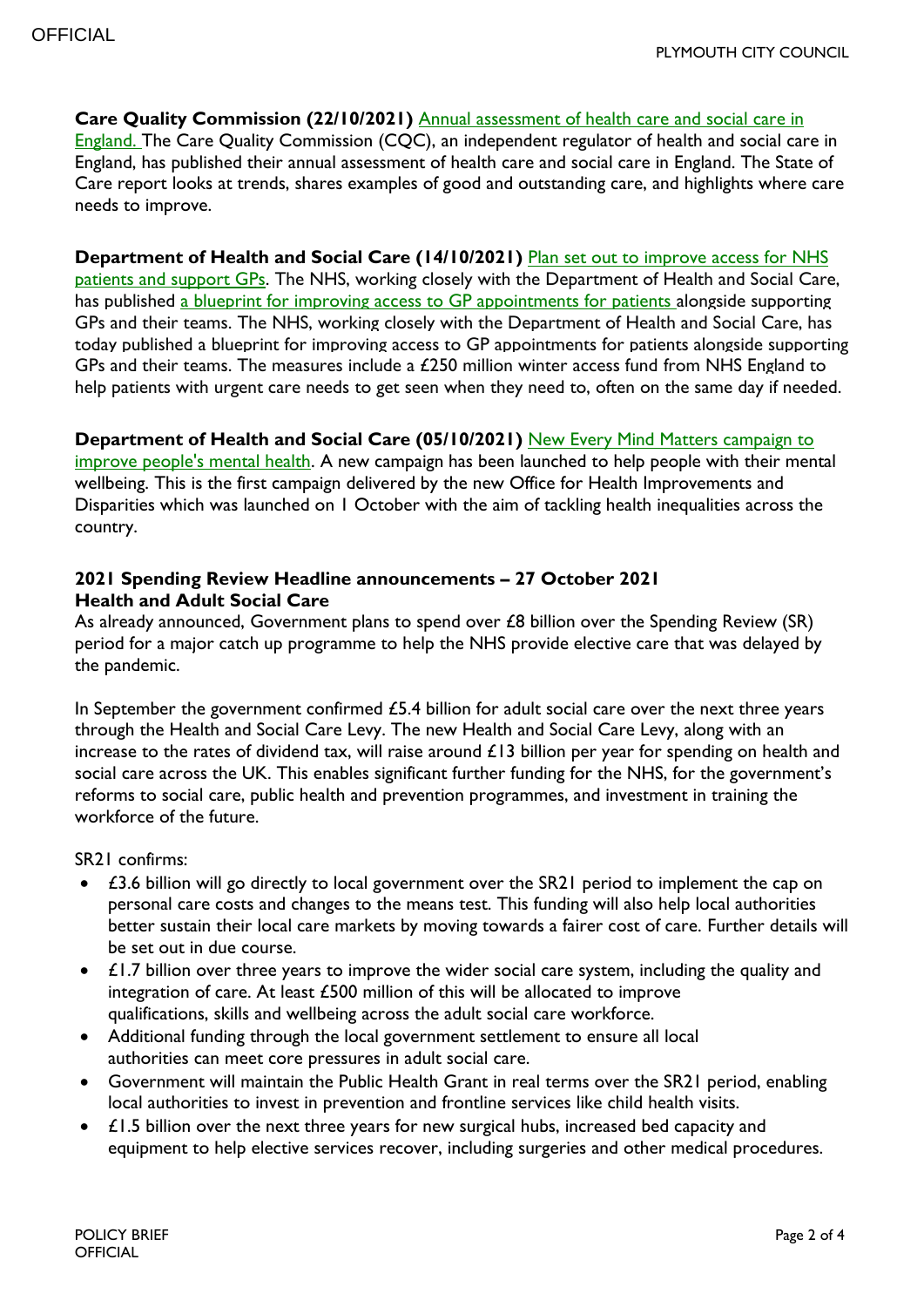- £2.3 billion over the next three years will transform diagnostic services with at least 100 community diagnostic centres across England - helping millions of patients access earlier diagnostic tests closer to home.
- $\bullet$   $\angle$  £2.1 billion over the next three years to support innovative use of digital technology so hospitals and other care organisations are as connected and efficient as possible, freeing up valuable NHS staff time and ensuring the best care for patients wherever they are.

## **HASC Scrutiny updates from previous meeting**

Further information was requested in the previous meeting held on 22 September 2021 in respect of the following government announcement:

### **Department of Health and Social Care (31/08/2021)** [Veterans' mental health services to](https://www.gov.uk/government/news/veterans-mental-health-services-to-receive-27-million-boost)

[receive £2.7 million boost.](https://www.gov.uk/government/news/veterans-mental-health-services-to-receive-27-million-boost) Armed forces veterans will benefit from extra support including extra mental health services thanks to a further £2.7 million funding. Support will be tailored to those dealing with complex mental or physical trauma or alcohol and substance misuse. The additional support will be rolled out through Op COURAGE, the Veterans' Mental Health and Wellbeing Service.

## **Update:**

[Op COURAGE](https://www.nhs.uk/nhs-services/armed-forces-community/mental-health/veterans-reservists/) is an NHS mental health specialist servic[e, launched in March 2021,](https://www.england.nhs.uk/2021/03/nhs-launches-op-courage-veterans-mental-health-service/) designed to help serving personnel due to leave the military, reservists, armed forces veterans and their families. In Plymouth this is led by an NHS Clinical Lead for the South West and an NHS Veterans Specialist Mental Health Assessment and Liaison Nurse. Together they offer:

- support with intensive emergency care and treatment if in a crisis
- help transitions from military to civilian life by providing mental health care with Defence Medical Services (DMS)
- support for armed forces families affected by mental health problems, including helping access local services
- helping recognise and treat early signs of mental health problems as well as more advanced mental health conditions and psychological trauma
- helping access other NHS mental health services if needed, such as finding an NHS psychological therapies service (IAPT) and eating disorder services
- helping get in touch with charities and local organisations who can support wider health and wellbeing needs, such as housing, relationships, finances, employment, drug and alcohol misuse and social support

In June 2021 the NHS leads for Op Courage attended the city's Armed Forces Covenant meeting to update progress of the scheme and to share some of the experiences over the last 12 months. Many local mental health providers are members of the Armed Forces Covenant and were able to engage directly with the NHS leads to discuss best practice. Funding is a key issues and whilst the government funding boost will trickle down, many local providers are reliant on grant funding to deliver services. New legislation is expected in 2022 which will place a legal duty on public sector bodies to have "Due Regard" in relation to decision-making specifically relating to Housing, Children and Health in the arena of the Armed Forces.

Op Courage is part of a [nine-point NHS plan to support the Armed Forces.](https://www.england.nhs.uk/publication/healthcare-for-the-armed-forces-community-a-forward-view/) Other commitments laid out in the plan include ensuring access to quality secondary care, reducing healthcare inequalities, helping with the transition to civilian life and increased support for families, children and carers.